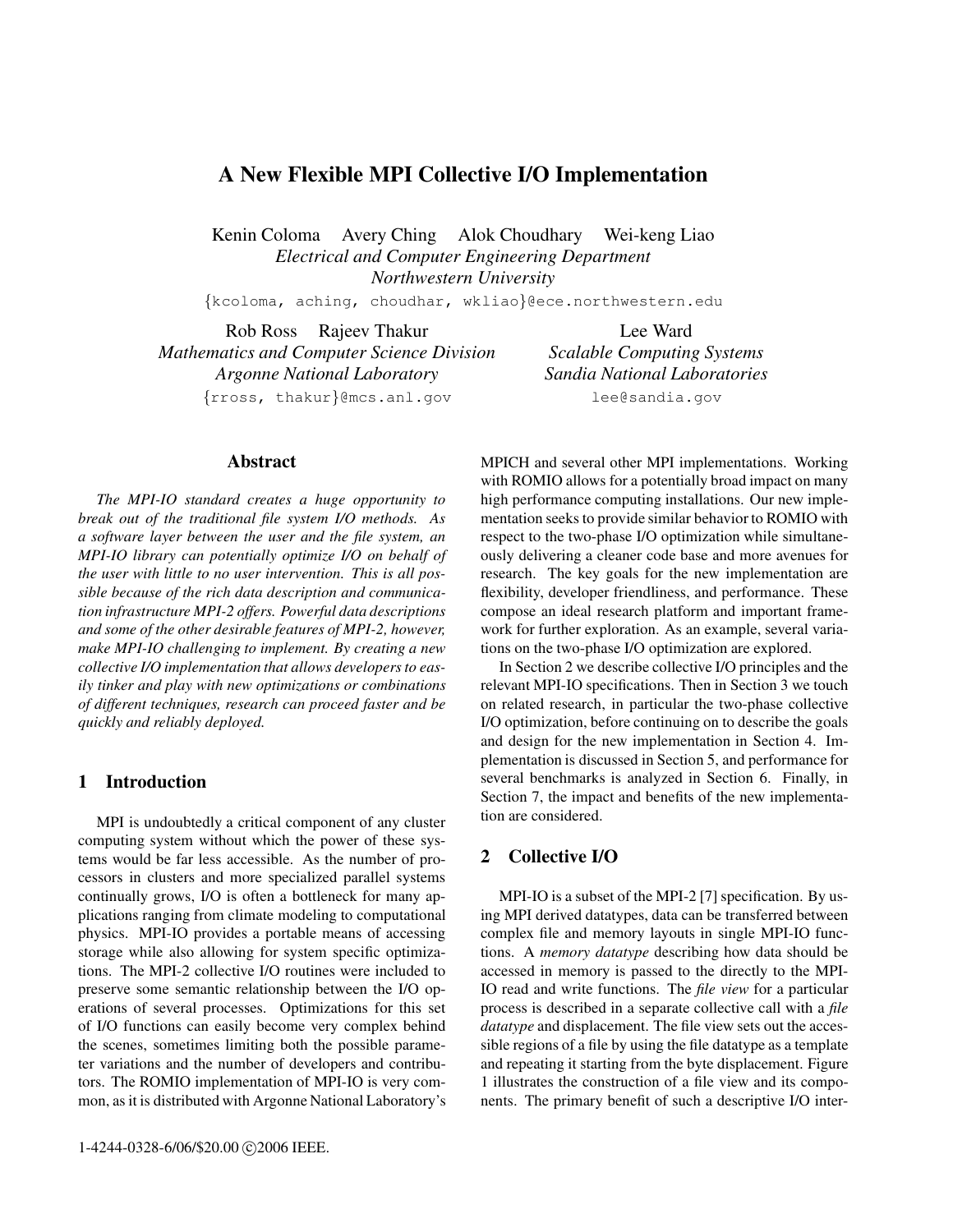MPI\_File\_set\_view (fh, disp, etype, filetype, datarep, info)



**Figure 1. File views illustrated: Filetypes are built from** *etypes* **which themselves may be derived datatypes. The filetype access pattern is implicitly iterated forward starting from the** *disp***. An actual count for the filetype is not required as it conceptually repeats forever, and the amount of I/O done is dependent on the buffer memory type and count.**

face is the preservation of application intent. Rather than performing individual contiguous transfers between memory and file, the MPI library can capture a number of related I/O requests in an application and make optimizations to improve overall I/O performance. One such notable optimization is data sieving [14].

The collective I/O interfaces for MPI-IO retain the use of derived datatypes both for memory and file description, but they are also designed to allow cooperative I/O optimizations across processes by preserving higher-level access patterns. Collective I/O acknowledges that processes may be accessing storage in some meaningful way as a group. As the collective I/O functions are virtually identical to the *independent I/O* functions, they do not necessarily preclude the use of any independent I/O optimizations. As described in [15], the ROMIO [13] implementation uses both data sieving and the two-phase I/O method (a collective I/O optimization), developed by del Rosario [6]

The base collective I/O routines are:

```
MPI_File_set_view (fh, disp, etype,
    filetype, datarep, info)
MPI_File_read_all (fh, buf, count,
    datatype, status)
MPI File write all (fh, buf, count,
    datatype, status)
```


**Figure 2. In the read case, data flows downward to processor memory. In the write case, data flows up to the file.**

## **3 Related Work**

Two-phase I/O conceptually consists of an I/O phase and a data exchange phase, but there is some additional incidental implementation specific communication. Figure 2 illustrates this idea. In the I/O phase, designated *I/O aggregators* in the collective communicator group are exclusively responsible for access to non-overlapping sections of the file, and perform I/O on behalf of all the processes. Determining these *file realm* assignments as well as which processes will be aggregators is left up to the implementation, which in turn may choose to defer to the user. For clarity's sake, *clients* will refer to a process in its capacity as the user source of the I/O requests, and aggregators refer to a process in its capacity as a point of I/O request gathering. All the processes involved in the collective I/O call are clients, but not all of those processes necessarily act as I/O aggregators. The communication phase moves file data to and from the appropriate processes. Whether the I/O call is a read or write determines the order of the two phases. In the read case, data is first read by the aggregators and then distributed to the requesting processes. In the write case, data is first sent to the aggregators and then written to the file by the aggregators. By combining I/O requests at the aggregators, overall I/O can be made more efficient. The number of I/O calls may be reduced, and the size of the aggregated remaining I/O calls may be increased. IBM's General Purpose File System (GPFS) has a feature called data shipping [11] which uses I/O aggregators in a similar way, but at the file system level, allowing for use in independent as well as collective I/O routines.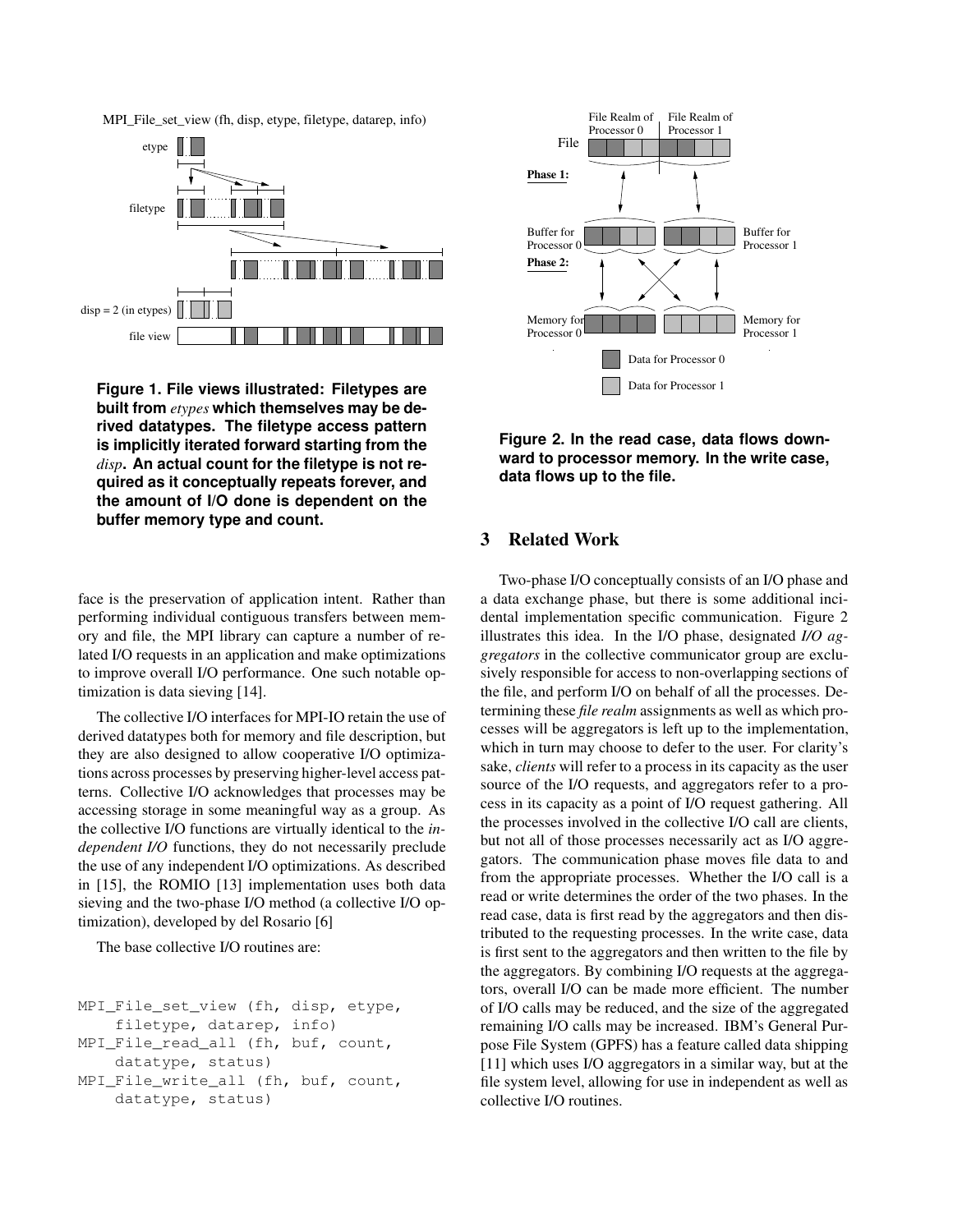The disk directed collective I/O technique [9] allows I/O servers to optimize disk use across process requests. Because collective I/O is synchronized, I/O servers can accumulate the I/O requests from all the processes and then order block accesses in the best way possible. Performance is likely much better than if I/O requests had been handled in the order they happen to arrive in the collective I/O call.

The "Clusterfile" Parallel File System [8] uses both disk directed I/O and two-phase I/O together with a global file cache. This tight integration, as well careful attention paid to extracting parallelism from other subsystems such as memory and global file cache, result in significant performance improvements.

Persistent File Realms (PFRs)[5] use a modified twophase I/O algorithm to maintain file system cache coherency within an MPI-IO application. Rather than optimizing file realm assignments for each individual collective read or write, file realms for the entire file are set during the first collective I/O routine, and remain unchanged between subsequent collective I/O calls until the file is closed. Since only one aggregator can access any given byte in the file (because file realms are non-overlapping), and all requests to that byte are funneled through that aggregator, all the processes' views of that byte are coherent. As a side benefit, though not insignificant, I/O locality is greatly improved since I/O aggregators are always accessing the same regions.

The datatype I/O method [3], illustrates the benefits of passing memory and file datatypes over the network describing non-contiguous regions rather than a one-to-one file mapping as in list I/O [2] where each contiguous file access is explicitly listed in some data structure. Operating on the datatypes directly instead of "flattening" the datatypes or entire accesses into offset/length pairs can also ease memory requirements of representing and storing data layout descriptions [16]. There is a threshold where storing datatypes does require more memory than storing the flat offset/length pairs representing the datatypes. The relative efficiency of each method, of course, depends on how exactly datatypes are stored, and the particular datatype in question.

### **4 Design and Motivation**

In addition to the performance and portability goals of MPICH, the goals of the new collective I/O implementation are:

- Flexible Tuning
- Better Research Platform
- Easier Maintenance

The new two-phase I/O routines are implemented to reduce communication costs, scale, and take advantage of collective communication routines while retaining the current optimizations.

In addition to occasionally eliminating small inefficiencies, the new design allows for flexible tuning of more parameters. While this may not translate into something great for users, it provides systems developers and researchers with many more performance parameters. These parameters can then be tuned at a specific installation, or better yet, automatically determined at run-time with minimal user interaction.

Since supporting the rich descriptions of MPI-IO on any file system is a challenge, any implementation is bound to have a relatively high level of complexity. The necessity of adding in optimizations to realize the benefits of the MPI-IO interface also adds a degree of additional complexity. The new implementation exploits some of the opportunities for code reuse that were left out in the last implementation. The developers of the original ROMIO collective I/O functions had actually opted for less code reuse for a heavier emphasis on performance. While there is no way of completely eliminating complexity from the two-phase collective I/O code, the amount of code can certainly be reduced and modularized. The hope is that by making the code easier to study and understand, even more people will be able to use ROMIO as an I/O research platform, and successful ideas can be more easily and reliably integrated into the distribution.

#### **5 Changes and Improvements**

## **5.1 More Code Paths with Less Code**

One potential advantage of the original collective I/O code is its tight integration with data sieving. Since data sieving is implemented directly in the collective I/O routines, the data sieve buffer also serves as the collective I/O buffer. From a performance perspective, this is very good, but from a maintenance and research perspective, it is challenging to have two separate data sieving implementations for collective I/O and independent I/O. The primary benefit of the integrated approach is one less buffer (and the resulting reduction of buffer copies) than the new code which uses the existing independent I/O internal calls and does not directly manage the data sieve buffer. In addition to the maintenance aspect, the new code can also easily leverage any of the optimizations to the internal independent I/O calls. For instance with a simple MPI hint, one could easily use the PVFS list I/O interface through MPI-IO [1], instead of data sieving beneath the MPI-IO collective I/O calls. Using list I/O would, incidentally, eliminate the double buffering issue since list I/O does not require an extra data buffer.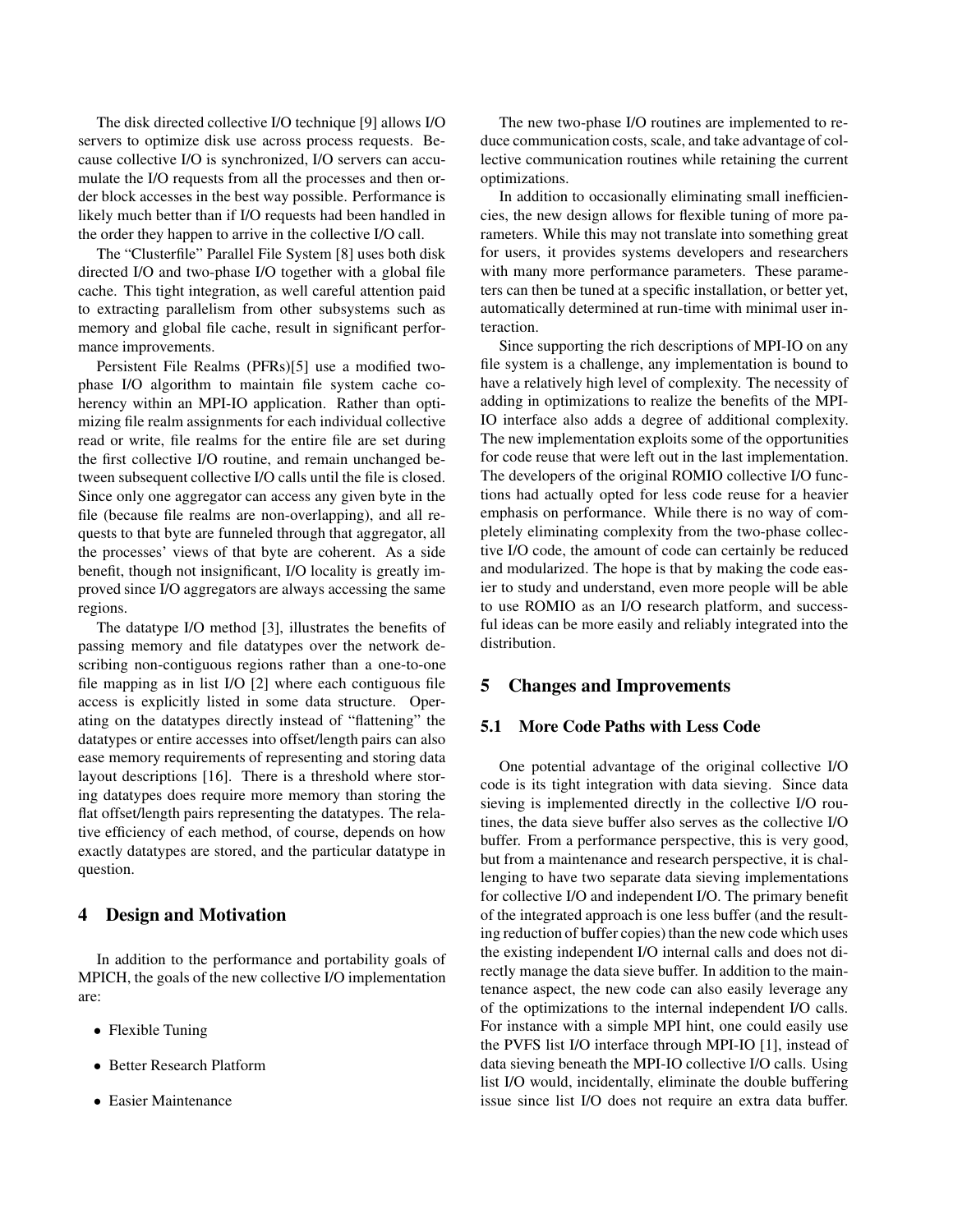Furthermore, the entire collective I/O call needs not stick to only one optimization approach. Within one collective call, an aggregator may have to move data between the collective buffer and storage several times. Because the collective buffer is accessed in a single non-contiguous internal I/O call, it can potentially use a different optimization (preferably the best one) to do so each time. There is more fine-grained control over optimizations even within a single collective I/O call. Neither switching the I/O technique for accessing the collective buffer, nor the fine-grained control of those techniques can be easily added to the present code base. The last code path advantage of the new approach worth mentioning is the more efficient use of the collective I/O buffer. Unlike the data sieve buffer of the integrated approach, no unnecessary data (data sieving's gap data) resides in the collective buffer.

#### **5.2 File Realms**

File realm assignment is critical to the performance of two-phase I/O. These assignments affect the amount of data that needs to be redistributed across the network and the amount of data each aggregator needs to access. The current implementation found in ROMIO partitions the *aggregate access region* evenly among the I/O aggregators. The aggregate access region is the overall start and end file offset of the combined accesses of all the processes. This division and assignment is intended to keep the actual I/O responsibilities of the aggregators balanced so that in any given collective I/O, each aggregator ends up doing approximately the same amount of I/O. Note that this is a heuristic and not necessarily true for every access pattern. This method is best suited for combined accesses that are somewhat evenly distributed throughout the aggregate access region. Sparse clusters of data may create severe imbalances where some aggregators perform significantly more I/O than others. Since a collective I/O call can only be as fast as the slowest aggregator to return, this imbalance is a cause for concern.

By default, the new implementation uses the same aggregate access region based algorithm. The implementation, however, is built such that any arbitrary set of datatypes can describe the file realms. This feature necessitates a more general-purpose implementation since file realms are no longer assumed to be identical or even contiguous. In the general case, deciding what file realm a particular byte belongs to is no longer a simple  $O(1)$  calculation, but a search. Since file realms in the new version are described using a datatype and a file offset (similar to a file view), one can easily plug in a new optimization function to determine the file realms in a completely different scheme. For instance, aggregator I/O loads could be better balanced. In hierarchical or very widely distributed systems, file realms could be



**Figure 3. While the storage size of data patterns is important, one must consider any extra processing overhead involved. With respect to just storage size, the particular pattern determines which representation is best.**

distributed based on other system factors (such as network proximity). On a BG/L machine, it might be advantageous to ensure that aggregators sharing the same I/O node have adjacent file realms, thus improving cache locality on the I/O node.

Because of the flexibility of file realm datatypes, implementing PFRs is a fairly easy task. The original collective I/O implementation had to be heavily modified in order to get persistent file realms to work. PFRs allow for many more states than the original code had been designed to handle. The primary difference with PFRs is file realms need to designate region assignments for the entire file, not just the region being accessed in one collective I/O call.

### **5.3 Storing, Processing, and Communicating Datatypes**

Both data communication and I/O request communication are significantly overhauled. The basic terms used are:

- $M$  is the total number of offset/length pairs for the access
- $\bullet$  A is the total number of aggregators
- $m_i$  is the number of offset/length pairs generated for aggregator *i* where  $\sum_{i=0}^{A} m_i = M$
- $D$  is the number of offset/length pairs to represent the datatype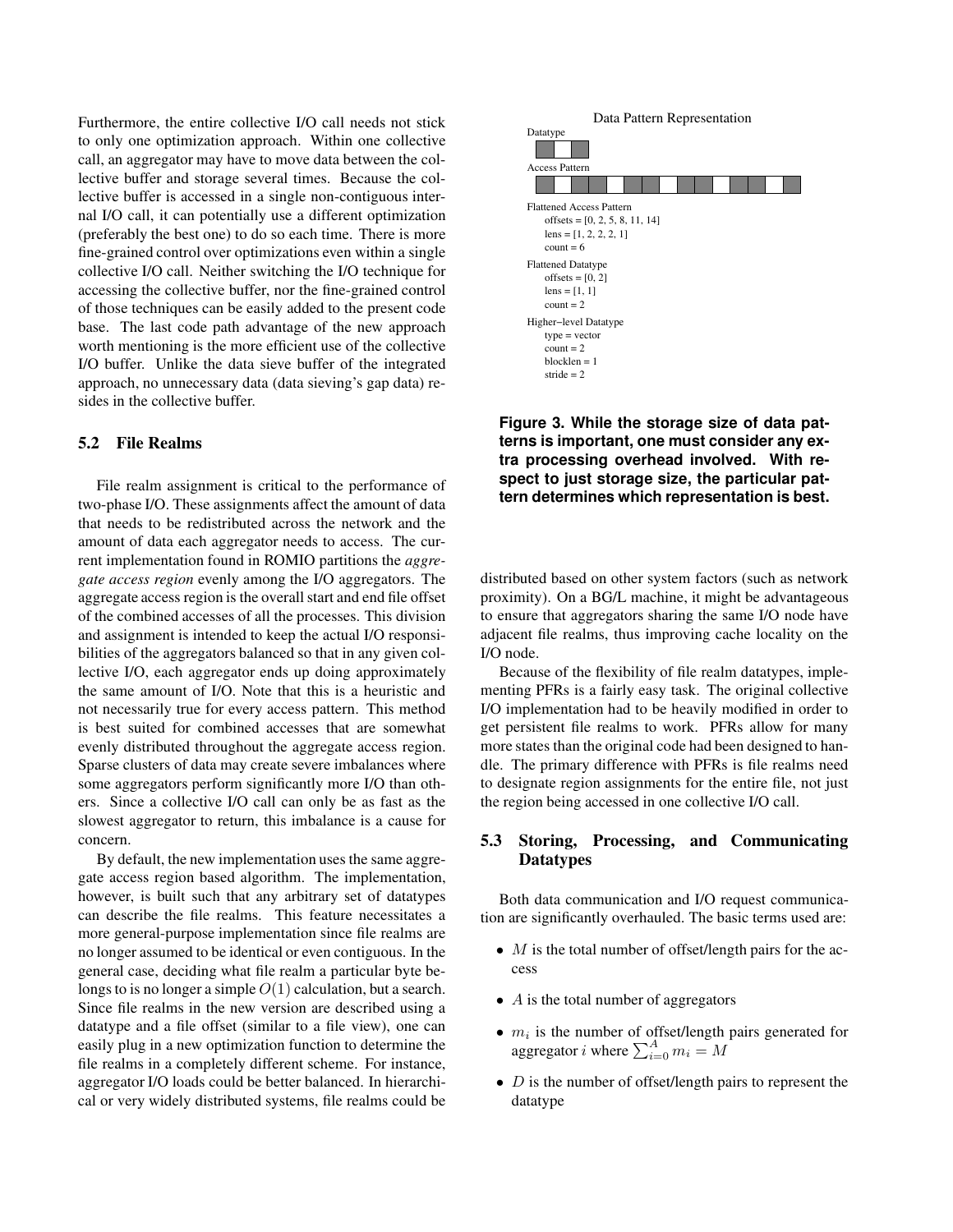The original I/O access communication is discussed first, and for simplicity, the discussion is in terms of a single client and multiple aggregators. The basic steps involved are as follows:

- client: flatten entire I/O access pattern into offset/length pairs  $(M)$
- client: send appropriate offset/length requests to each aggregator  $(M)$
- aggregator: receive applicable requests for its file realm from each client
- aggregator: processes each offset/length pair it receives  $(m_i)$
- client: processes each of its offset/length pairs as aggregators make requests  $(M)$

This basic algorithm is quite computationally efficient since its run-time is governed only by the number of offset/length pairs the client has from both the client perspective as well as the aggregator perspective. In the actual implementation, some user's offset/length pairs may be broken up, making the number of offset/length pairs dealt with more than  $M$ , but does not increase algorithmic complexity from  $O(M)$ . Space and communication time, however, are also linearly correlated with the number of offset/length pairs. For access patterns with numerous offset/length pairs, this memory cost can be prohibitive.

Potentially better alternative representations include storing the offset/length pairs of the datatypes themselves and storing the datatypes in an even higher level description as in Figure 3. Depending on the particular datatypes themselves, any one of the representations may be more space efficient than the other. The penalty for these more succinct access storage mechanisms, however, is more processing time. The new algorithm uses flattened datatypes and looks like this:

- client: flatten entire filetype into offset/length pairs  $(D)$
- client: send flattened filetype to each aggregator
- aggregator: receive flattened filetype from each client
- aggregator: process flattened filetype looking for relevant data (M)
- client: process flattened filetype separately for each aggregator  $(MA)$

The final step introduces extra work on the aggregator. Instead of simply being informed of the required accesses, it must calculate them itself. For the old scheme, between the client and aggregators, all offset length/pairs are processed in  $O(M)$  times where M is the total number of offset/length pairs. In the new scheme,  $O(MA)$  offset/length pairs are processed where  $A$  is the number of aggregators. The client needs to keep track of how each aggregator is progressing independently, so it must process its offset/length pairs once per aggregator. Conversely, each aggregator must basically process the client's entire access. While the aggregators can work in parallel, the client cannot, so the run time is  $O(MA)$  as opposed to the  $O(M)$  run time of the original collective I/O code. On the client side, a binary heap is used to mitigate this and achieve  $O(MA log A)$  time, and because of the iterative nature of datatypes, not all  $M$  offset/length pairs need to be processed. The latter technique, however, does not yield an algorithmic run-time change. Since the new file realms are simply datatypes, these are processed in a similar manner. The generalization of the interface results in a performance tradeoff.

While the original collective I/O code is very efficient from the computation standpoint of processing I/O requests, memory and communication requirements can become quite high for access patterns with many pieces. By only storing the offset/length pairs of the datatypes describing the access patterns and passing them around, memory and communication overheads are reduced. The cost of this design choice is the additional computation of aggregators processing each client's filetype.

#### **5.4 Data Communication Optimizations**

Although the original collective I/O code uses nonblocking communication frequently, it still performs all the communication at once. It first posts all the MPI Irecvs, then posts all the MPI ISends, and then waits until all communication is complete. The new code uses either MPI Alltoallw (an MPI-2 function) or non-blocking communication. MPI Alltoallw allows aggregators to perform non-contiguous communication directly from the collective buffer. Similarly, it also allows consumer processes to do communication directly from the user buffers. Some recent high performance computing architectures, most notably IBM's BG/L, incorporate a separate network, or are at least highly optimized for, collective communication. In case such a specialized network is not available, the communication phase is also implemented with non-blocking communication in such a way as to overlap data communication with internal computation (e.g. file and memory address calculations).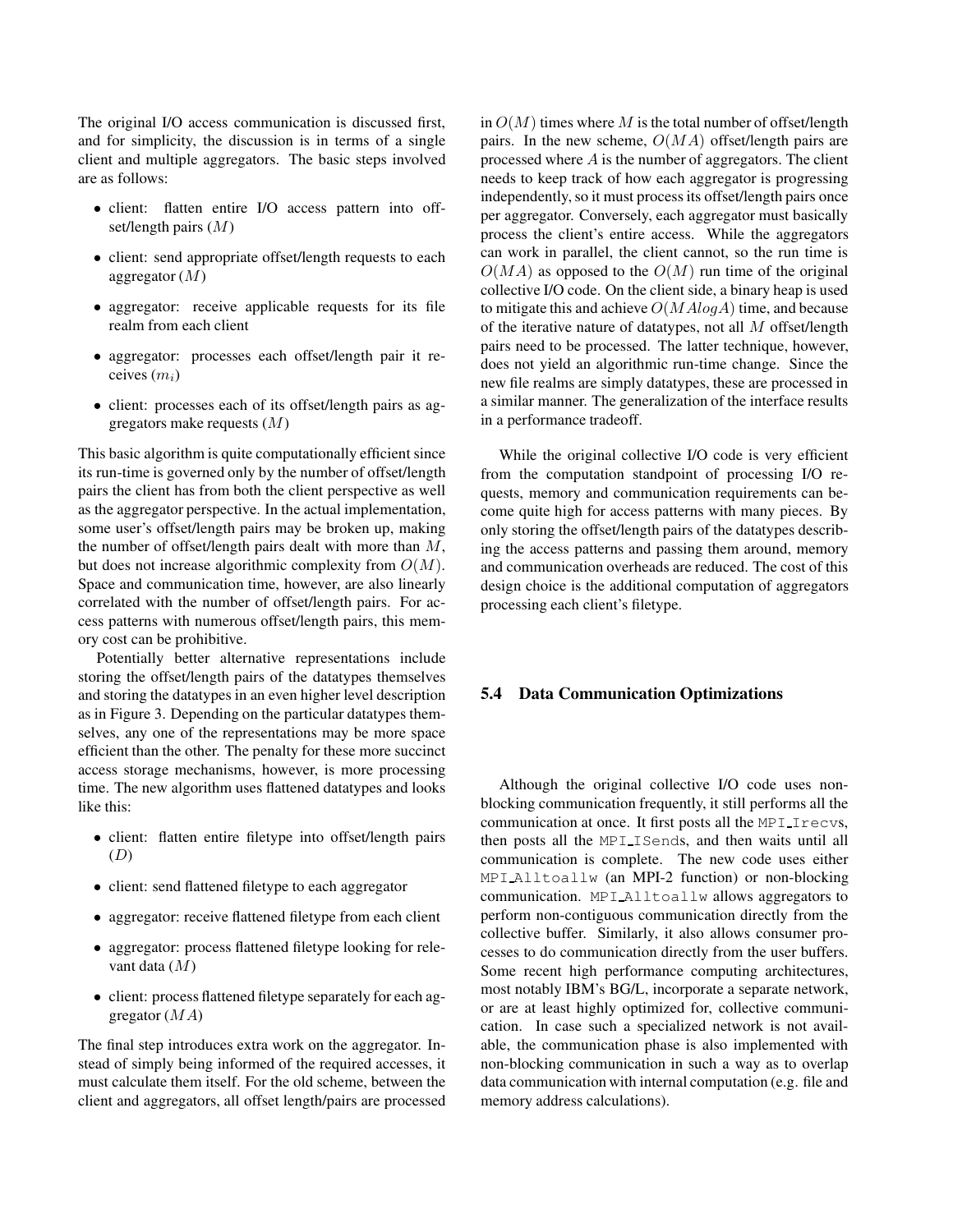## **6 Performance Testing**

### **6.1 Machine Configuration**

All of our tests were run on ASC Vplant at Sandia National Laboratories. Vplant is a large Linux cluster where each compute node has dual-processor 2.4 GHz Pentium 4 Xeons with 2 GB of main memory and Myrinet interconnect. Since, however, compiling MPICH2 with GM is tricky, TCP/IP was used. Tests were performed using the Linux 2.6.9 kernel running over a Lustres file system. Since the file system is shared between several clusters, each with many users, the best result out of five runs is reported for each experiment. While this methodology should better represent performance characteristics, it is also more susceptible to outliers and transient behaviors.

#### **6.2 HPIO, Scalability, and Smarter Datatypes**

HPIO [4], is a very flexible I/O benchmark useful for both performance and verification tests. HPIO builds regular datatypes that are characterized by a region size, count, and spacing. These datatypes are used to represent memory and/or file. The most common I/O patterns found in scientific computing involve non-contiguous access to files [10]. For Figure 4, data in both memory and file are noncontiguous. Regions of data are separated by 128 bytes of space, and there are 4096 regions per client. The amount of aggregate data accessed is between 2MB and 1 GB. The three I/O methods are the new collective I/O code run with a very succinct MPI "struct" datatype describing the noncontiguous patterns, the new collective I/O code with an MPI vector type explicitly enumerating the entire access, and finally, the original collective I/O code also with the MPI vector type. Since the original code flattens the entire access out, using the struct type with it makes no difference.

The consistently better performance of the new collective I/O with the struct datatype versus the new code with the vector datatype comes from several places. As shown in Section 5.3, using the shorter struct datatype should reduce the amount of data transferred over the network to exchange data layouts. Most of the difference in performance, however, is attributed rather to more efficient processing of the struct datatype than the full vector datatype. With the full vector datatype describing the entire access, clients must stop and evaluate each offset/length pair. An internal optimization allows processes to skip full datatypes in evaluating offset/length pairs, so that with such a succinct data description, processes may be able to skip many offset/length pairs while the runs with the vector datatype could not. As region sizes get larger, I/O time becomes a more significant factor, mitigating the benefits of the struct type. This is quite apparent when HPIO was run with only 8 aggregators.

Although the new collective I/O implementation fails to consistently match the performance of the older implementation, performance with the struct type is comparable in about half of the cases. MPE logging was used to identify the slow parts of the code, and it turns out that the main cause for the differences is the additional computational overhead tied directly to the number of aggregators. Double buffering between the separate collective and data sieve buffers also contributes to the performance differences. In the 8 aggregator case, the differences are pronounced because with fewer aggregators, each aggregator has to do more I/O, repeatedly going through both the collective and data sieve buffer for each I/O request to the file system. As the number of aggregators increases, the extra buffer copies become less significant, but the amount of computation increases.

With respect to performance, there is some room for improvement, and this is expected to come as the new code matures. The slight loss in performance is part of the tradeoff for opening more research opportunities by providing a relatively easy means for testing new optimizations as demonstrated in the following results sections.

### **6.3 Conditional Data Sieving with HPIO**

In this experiment, the idea of conditional data sieving is introduced to the collective I/O routines using a simple metric. Aggregators can be directed to conditionally use different I/O techniques to access the file based on a characteristic or characteristics of the access pattern. In this test, two methods for writing contiguous data in the collective buffer to non-contiguous file space are tested. One uses a data sieving routine, and the other uses a naive routine that fulfills each contiguous request to the file with its own file system I/O call. In each graph, the datatype extent is held constant, and between graphs the file size is held constant at 1 GB. The amount of aggregate data accessed grows linearly along the X-axes from 32 MB to 1 GB. The initial theory tested is that a good means for determining when to use data sieving is based on the relative amount of useful data acquired in each file system I/O call. Our experiments in Figure 5 show that for HPIO, the extent of the datatype is more indicative of which method is more efficient. Naive I/O beneath two-phase is more suitable than data sieving for datatypes with larger extents. Conversely, data sieving is more efficient for smaller extents. The crossover is right around a 16 KB datatype extent. This threshold is very easily implemented so that user need not worry about where these crossover points are. The spikes most evident in the naive case are result of I/O access alignment. They occur in 4KB intervals, the page size for Lustre. The final spikes at the 100% points are a result of "the contiguous in memory to contiguous in file" code path being taken where compu-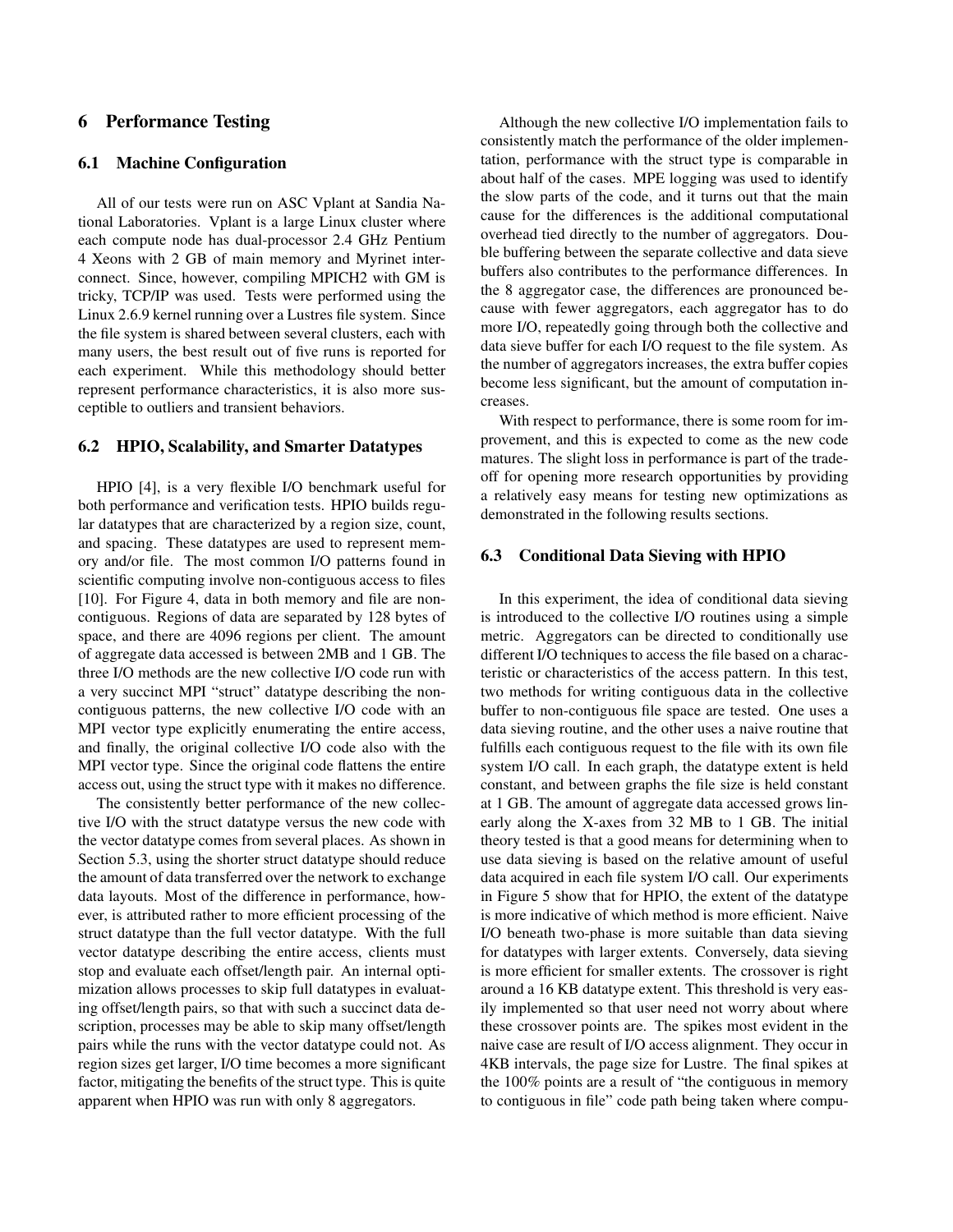

**HPIO: 64 procs non-contig in memory and non-contig in file**

**Figure 4. While the new collective I/O implementation provides comparable performance to the old implementation in many cases, in other cases, the new implementation fares significantly worse. This is due primarily the additional overhead required to process datatypes.**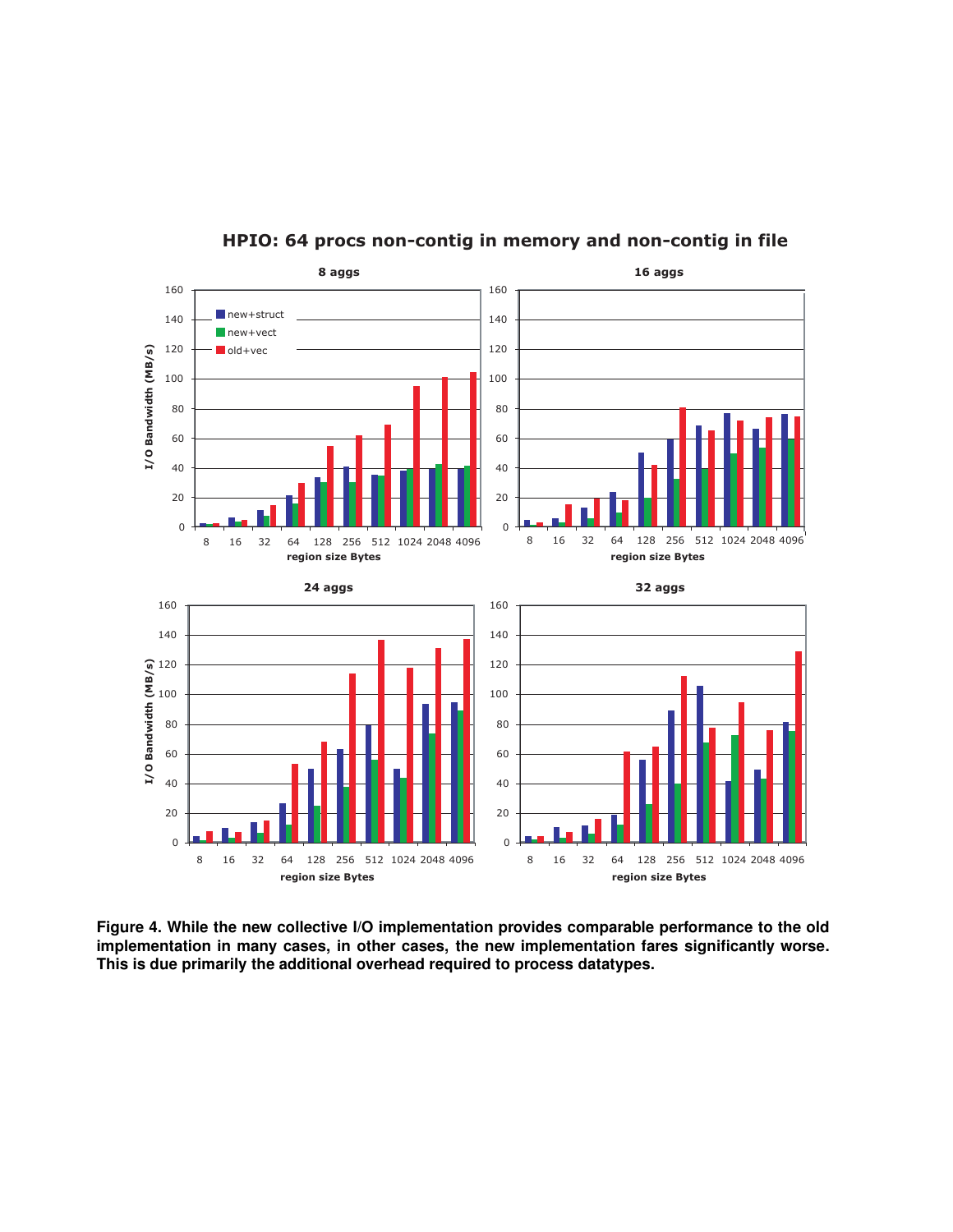

## **Conditional Data Sieving and Naive I/O from within Collective I/O**

**Figure 5. The percentages on the X-axes indicate the amount of useful data in the datatype relative to the entire extent of the datatype. This percentage is not as important a factor as the actual datatype extent in deciding whether or not to use data sieving or naive I/O to fill the collective buffer. The regularly spaced spikes are a result of I/O aligning nicely with the 4KB page size on the file system.**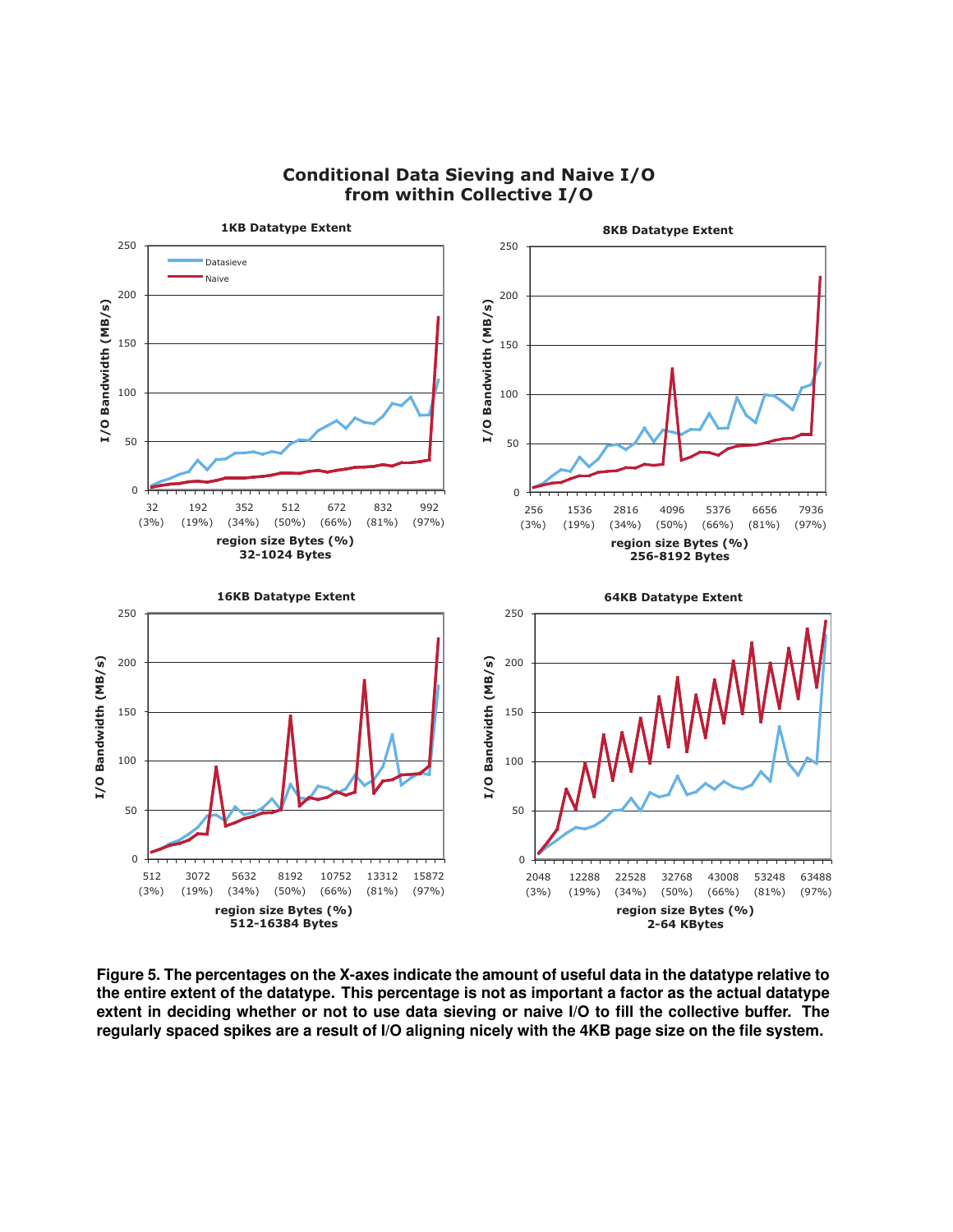## for Persistent File Realm Test I/O Access Pattern and Parameters



**Figure 6. One non-contiguous collective write call is made per time step. Each data point is accessed with an interleaved pattern - in this case, four processes access an element each in every data point.**

tational overhead is significantly lower for two-phase I/O. The conditional formula used to determine the best I/O technique could easily accommodate the alignment behavior as well. The percentage of useful data in the data sieving operations may still become a factor for a very narrow band of extent values somewhere between 8KB and 16KB. These exact numbers, of course, are unique to the particular system used. This set of experiments merely demonstrates the potential for a number of parameter and combinational optimization studies enabled by the new implementation. More in-depth analysis of these behaviors is warranted, and it is much easier to do.

## **6.4 Persistent File Realms and File Realm Alignment**

In high performance computing, files are often written but never read back in the same application. The PFR performance test code uses this principle to demonstrate the usefulness of an incoherent client-side file system cache in a write-only scenario. The analogy used in the construction of the program consists of a number of multi-variable data points distributed across the file where all the time steps for the same data point are kept together. The time steps can alternatively be thought of as a third spatial dimension, and seeing as the time steps are not indefinite, a fixed threedimensional space with multiple variables makes sense as well. The size in the third dimension determines how many I/O calls are made. This access pattern is illustrated in Figure 6, and is similar to what may be generated by a higherlevel library such as NetCDF [12]. Such a pattern ought to make good use of a client-side write-back cache.

File realm alignment is another easy optimization made in the new collective I/O routines. By aligning file realms

**PFRs & File Realm Alignment**



**Figure 7. Careful alignment of file realms can ease the burden on file systems trying to maintain cache coherency and/or strict POSIX semantics.**

with the file system stripe size (and more importantly, the page size), much of the overhead involved with locking and cache coherence in the underlying file system can be avoided. In this experiment on Lustre, file realms are aligned with the 2MB stripe size. The alignment is added as a new ROMIO hint, as there is really no portable way of determining the stripe size at run time.

One thing is clear from Figure 7, using PFRs with file realm alignment is a definite win. File realm alignment allows for nice accesses with respect to Lustre, and PFRs improve locality. Direct comparisons between each method are less straight forward, however. The nominal bandwidth numbers are low because the access pattern consists of sparse small data, and because data sieving is always on. The PFR code was run with 32 byte elements, 100 elements per data point, 2048 data points, and 32 time steps on Lustre. Under these options, only 6.5 MB of aggregate data is written in one collective write. Half of the total clients were also used as aggregators. Working on the assumptions that using file realm alignment is better than not, and that using PFRs is better than not, one would expect that using either of them should always be better than using neither. Experimentally, this is not always the case. Except for he results using just file realm alignment for 48 and 64 processes, using just one optimization is actually worse than not using any at all. This is an artifact of each of these cases gen-